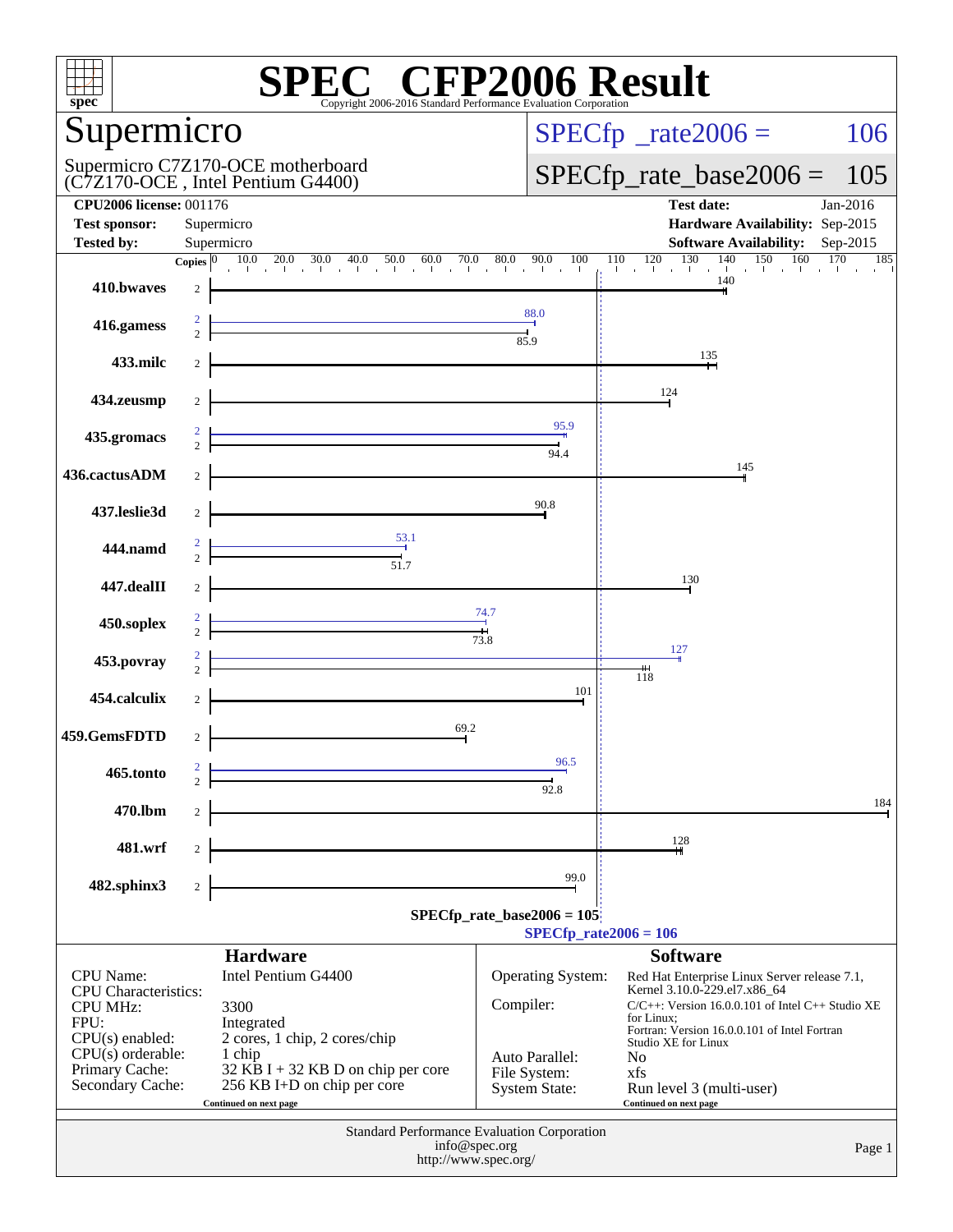

## Supermicro

#### (C7Z170-OCE , Intel Pentium G4400) Supermicro C7Z170-OCE motherboard

### $SPECfp_rate2006 = 106$  $SPECfp_rate2006 = 106$

### [SPECfp\\_rate\\_base2006 =](http://www.spec.org/auto/cpu2006/Docs/result-fields.html#SPECfpratebase2006) 105

| <b>CPU2006 license: 001176</b>       |                                                                                                          |                                                            | <b>Test date:</b><br>$Jan-2016$             |
|--------------------------------------|----------------------------------------------------------------------------------------------------------|------------------------------------------------------------|---------------------------------------------|
| <b>Test sponsor:</b>                 | Supermicro                                                                                               |                                                            | Hardware Availability: Sep-2015             |
| <b>Tested by:</b>                    | Supermicro                                                                                               |                                                            | <b>Software Availability:</b><br>$Sep-2015$ |
| L3 Cache:<br>Other Cache:<br>Memory: | $3 \text{ MB I+D}$ on chip per chip<br>None<br>16 GB (4 x 4 GB 1Rx8 PC4-2800R-U, running at 2133<br>MHz) | <b>Base Pointers:</b><br>Peak Pointers:<br>Other Software: | $32/64$ -bit<br>$32/64$ -bit<br>None        |
| Disk Subsystem:<br>Other Hardware:   | $1 \times 200$ GB SATA III SSD<br>None                                                                   |                                                            |                                             |

|                  |                |                |       |                |             | <b>Results Table</b> |       |                |                |              |                |              |                |              |
|------------------|----------------|----------------|-------|----------------|-------------|----------------------|-------|----------------|----------------|--------------|----------------|--------------|----------------|--------------|
|                  |                | <b>Base</b>    |       |                |             |                      |       | <b>Peak</b>    |                |              |                |              |                |              |
| <b>Benchmark</b> | <b>Copies</b>  | <b>Seconds</b> | Ratio | <b>Seconds</b> | Ratio       | <b>Seconds</b>       | Ratio | <b>Copies</b>  | <b>Seconds</b> | <b>Ratio</b> | <b>Seconds</b> | <b>Ratio</b> | <b>Seconds</b> | <b>Ratio</b> |
| 410.bwayes       | $\overline{2}$ | 194            | 140   | 195            | 139         | 194                  | 140   | $\overline{2}$ | 194            | 140          | 195            | 139          | 194            | <b>140</b>   |
| 416.gamess       | $\overline{2}$ | 456            | 85.9  | 456            | 85.9        | 456                  | 85.9  | $\overline{2}$ | 445            | 87.9         | 445            | 88.0         | 445            | 88.0         |
| $433$ .milc      | $\overline{2}$ | 134            | 137   | 136            | 135         | 136                  | 135   | $\overline{2}$ | 134            | 137          | 136            | 135          | 136            | 135          |
| 434.zeusmp       | $\overline{2}$ | 146            | 124   | 146            | 124         | 146                  | 124   | $\overline{2}$ | 146            | 124          | 146            | 124          | 146            | 124          |
| 435.gromacs      | $\overline{2}$ | 151            | 94.5  | 151            | 94.3        | 151                  | 94.4  | $\overline{2}$ | 149            | 95.9         | 148            | 96.6         | 149            | 95.7         |
| 436.cactusADM    | $\overline{2}$ | 165            | 145   | 165            | 145         | 165                  | 145   | $\overline{2}$ | 165            | 145          | 165            | 145          | 165            | <u>145</u>   |
| 437.leslie3d     | $\overline{2}$ | 207            | 90.8  | 208            | 90.6        | 207                  | 91.0  | $\overline{2}$ | 207            | 90.8         | 208            | 90.6         | 207            | 91.0         |
| 444.namd         | $\overline{2}$ | 310            | 51.7  | 310            | 51.8        | 310                  | 51.7  | $\overline{2}$ | 303            | 52.9         | 302            | 53.1         | 302            | 53.1         |
| 447.dealII       | $\overline{2}$ | 176            | 130   | 176            | 130         | 176                  | 130   | $\overline{2}$ | 176            | 130          | 176            | 130          | 176            | 130          |
| $450$ .soplex    | $\overline{2}$ | 226            | 73.8  | 227            | 73.6        | 222                  | 75.2  | $\overline{2}$ | 223            | 74.7         | 223            | 74.7         | 223            | 74.7         |
| 453.povray       | $\overline{2}$ | 90.3           | 118   | 90.9           | 117         | 89.4                 | 119   | $\overline{2}$ | 83.7           | 127          | 83.7           | 127          | 83.4           | 128          |
| 454.calculix     | $\overline{2}$ | 163            | 101   | 163            | 101         | 164                  | 101   | $\overline{2}$ | 163            | 101          | 163            | 101          | 164            | 101          |
| 459.GemsFDTD     | $\overline{2}$ | 307            | 69.2  | 307            | 69.1        | 306                  | 69.4  | $\overline{2}$ | 307            | 69.2         | 307            | 69.1         | 306            | 69.4         |
| 465.tonto        | $\overline{2}$ | 212            | 92.8  | 213            | 92.6        | 212                  | 92.8  | $\overline{2}$ | 204            | 96.5         | 204            | 96.5         | 204            | 96.5         |
| 470.1bm          | $\overline{2}$ | 149            | 184   | 150            | 184         | 149                  | 184   | $\overline{2}$ | 149            | 184          | 150            | 184          | 149            | <u>184</u>   |
| 481.wrf          | $\overline{2}$ | 175            | 128   | 177            | 126         | 175                  | 128   | $\overline{2}$ | 175            | 128          | 177            | 126          | 175            | 128          |
| 482.sphinx3      | $\overline{2}$ | 394            | 99.0  | 394            | <b>99.0</b> | 394                  | 99.1  | $\overline{2}$ | 394            | 99.0         | 394            | 99.0         | 394            | 99.1         |

Results appear in the [order in which they were run.](http://www.spec.org/auto/cpu2006/Docs/result-fields.html#RunOrder) Bold underlined text [indicates a median measurement.](http://www.spec.org/auto/cpu2006/Docs/result-fields.html#Median)

#### **[Submit Notes](http://www.spec.org/auto/cpu2006/Docs/result-fields.html#SubmitNotes)**

 The taskset mechanism was used to bind copies to processors. The config file option 'submit' was used to generate taskset commands to bind each copy to a specific processor. For details, please see the config file.

### **[Operating System Notes](http://www.spec.org/auto/cpu2006/Docs/result-fields.html#OperatingSystemNotes)**

Stack size set to unlimited using "ulimit -s unlimited"

#### **[Platform Notes](http://www.spec.org/auto/cpu2006/Docs/result-fields.html#PlatformNotes)**

 As tested, the system used a Supermicro CSE-743TQ-1200B-SQ chassis. The chassis is configured with a PWS-1K25P-PQ power supply, 1 SNK-P0051AP4 heatsink, as well as 1 FAN-0103L4 rear fan and 2 FAN-0104L4 chassis fan. Continued on next page

> Standard Performance Evaluation Corporation [info@spec.org](mailto:info@spec.org) <http://www.spec.org/>

Page 2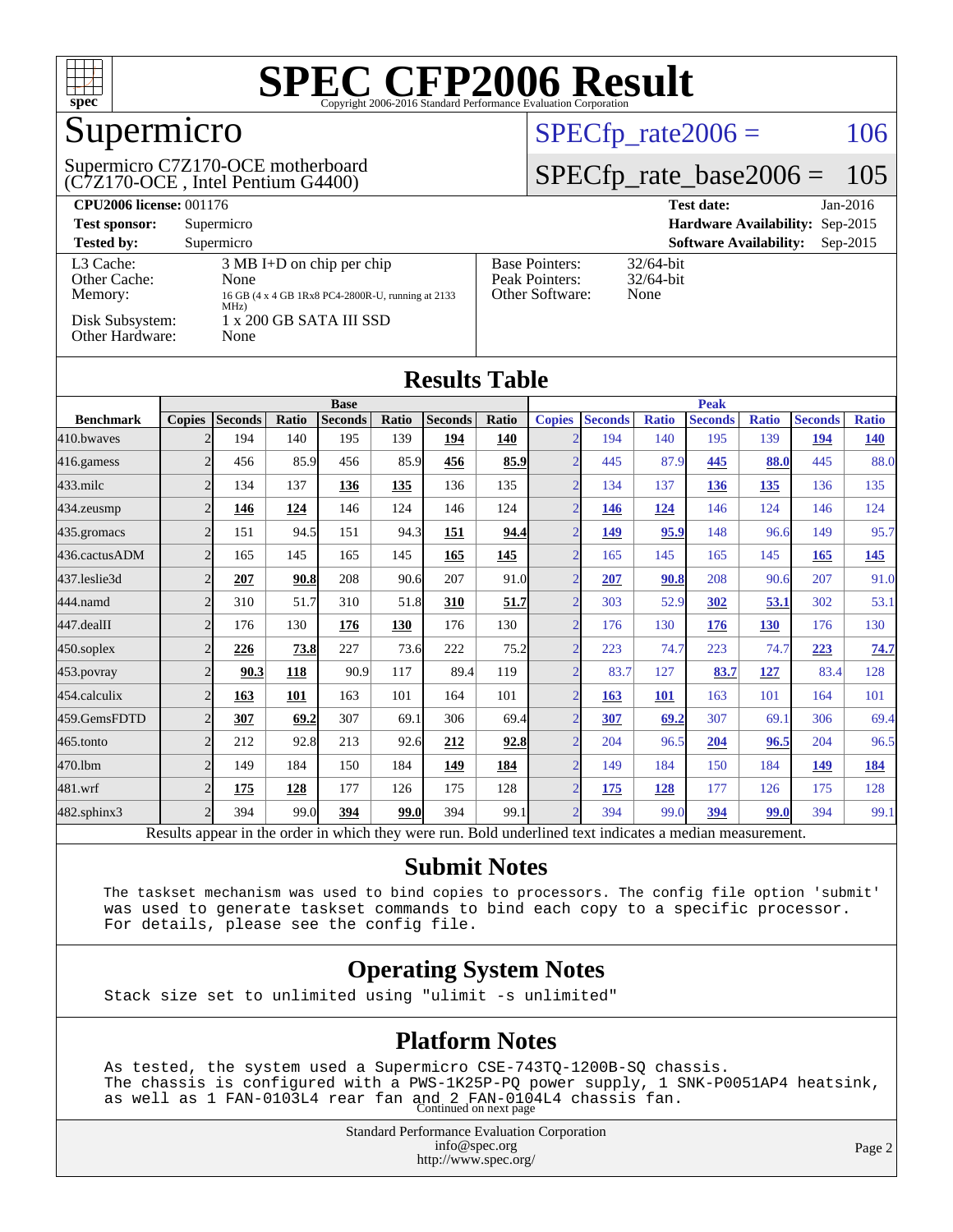

### Supermicro

 $SPECTp\_rate2006 = 106$ 

(C7Z170-OCE , Intel Pentium G4400) Supermicro C7Z170-OCE motherboard

[SPECfp\\_rate\\_base2006 =](http://www.spec.org/auto/cpu2006/Docs/result-fields.html#SPECfpratebase2006) 105

**[CPU2006 license:](http://www.spec.org/auto/cpu2006/Docs/result-fields.html#CPU2006license)** 001176 **[Test date:](http://www.spec.org/auto/cpu2006/Docs/result-fields.html#Testdate)** Jan-2016 **[Test sponsor:](http://www.spec.org/auto/cpu2006/Docs/result-fields.html#Testsponsor)** Supermicro **[Hardware Availability:](http://www.spec.org/auto/cpu2006/Docs/result-fields.html#HardwareAvailability)** Sep-2015 **[Tested by:](http://www.spec.org/auto/cpu2006/Docs/result-fields.html#Testedby)** Supermicro **Supermicro [Software Availability:](http://www.spec.org/auto/cpu2006/Docs/result-fields.html#SoftwareAvailability)** Sep-2015

#### **[Platform Notes \(Continued\)](http://www.spec.org/auto/cpu2006/Docs/result-fields.html#PlatformNotes)**

Standard Performance Evaluation Corporation [info@spec.org](mailto:info@spec.org) <http://www.spec.org/> Page 3 Sysinfo program /usr/cpu2006/config/sysinfo.rev6914 \$Rev: 6914 \$ \$Date:: 2014-06-25 #\$ e3fbb8667b5a285932ceab81e28219e1 running on C7Z170-01 Sat Jan 16 18:37:27 2016 This section contains SUT (System Under Test) info as seen by some common utilities. To remove or add to this section, see: <http://www.spec.org/cpu2006/Docs/config.html#sysinfo> From /proc/cpuinfo model name : Intel(R) Pentium(R) CPU G4400 @ 3.30GHz 1 "physical id"s (chips) 2 "processors" cores, siblings (Caution: counting these is hw and system dependent. The following excerpts from /proc/cpuinfo might not be reliable. Use with caution.) cpu cores : 2 siblings : 2 physical 0: cores 0 1 cache size : 3072 KB From /proc/meminfo MemTotal: 16207064 kB HugePages\_Total: 0 Hugepagesize: 2048 kB From /etc/\*release\* /etc/\*version\* os-release: NAME="Red Hat Enterprise Linux Server" VERSION="7.1 (Maipo)" ID="rhel" ID\_LIKE="fedora" VERSION\_ID="7.1" PRETTY\_NAME="Red Hat Enterprise Linux Server 7.1 (Maipo)" ANSI\_COLOR="0;31" CPE\_NAME="cpe:/o:redhat:enterprise\_linux:7.1:GA:server" redhat-release: Red Hat Enterprise Linux Server release 7.1 (Maipo) system-release: Red Hat Enterprise Linux Server release 7.1 (Maipo) system-release-cpe: cpe:/o:redhat:enterprise\_linux:7.1:ga:server uname -a: Linux C7Z170-01 3.10.0-229.el7.x86\_64 #1 SMP Thu Jan 29 18:37:38 EST 2015 x86\_64 x86\_64 x86\_64 GNU/Linux run-level 3 Jan 16 03:01 SPEC is set to: /usr/cpu2006<br>Filesystem Type Size Filesystem Type Size Used Avail Use% Mounted on<br>/dev/sda2 xfs 183G 32G 151G 18% / /dev/sda2 xfs 183G 32G 151G 18% / Additional information from dmidecode: Warning: Use caution when you interpret this section. The 'dmidecode' program reads system data which is "intended to allow hardware to be accurately Continued on next page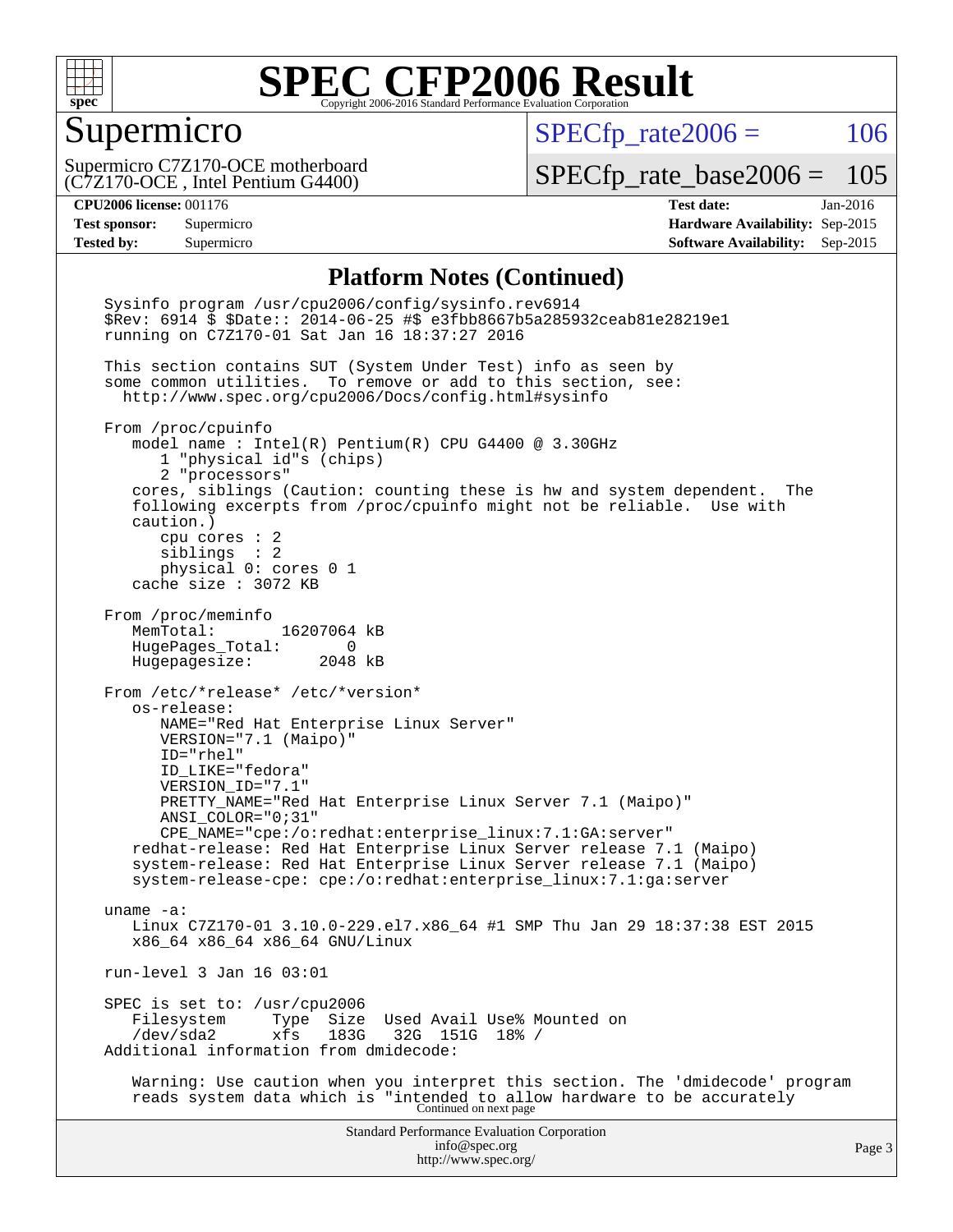

### Supermicro

 $SPECTp\_rate2006 = 106$ 

(C7Z170-OCE , Intel Pentium G4400) Supermicro C7Z170-OCE motherboard

[SPECfp\\_rate\\_base2006 =](http://www.spec.org/auto/cpu2006/Docs/result-fields.html#SPECfpratebase2006) 105

**[CPU2006 license:](http://www.spec.org/auto/cpu2006/Docs/result-fields.html#CPU2006license)** 001176 **[Test date:](http://www.spec.org/auto/cpu2006/Docs/result-fields.html#Testdate)** Jan-2016 **[Test sponsor:](http://www.spec.org/auto/cpu2006/Docs/result-fields.html#Testsponsor)** Supermicro **[Hardware Availability:](http://www.spec.org/auto/cpu2006/Docs/result-fields.html#HardwareAvailability)** Sep-2015 **[Tested by:](http://www.spec.org/auto/cpu2006/Docs/result-fields.html#Testedby)** Supermicro **Supermicro [Software Availability:](http://www.spec.org/auto/cpu2006/Docs/result-fields.html#SoftwareAvailability)** Sep-2015

#### **[Platform Notes \(Continued\)](http://www.spec.org/auto/cpu2006/Docs/result-fields.html#PlatformNotes)**

 determined", but the intent may not be met, as there are frequent changes to hardware, firmware, and the "DMTF SMBIOS" standard.

 BIOS American Megatrends Inc. 1.0a 01/08/2016 Memory: 4x 0420 F4-2800C16-4GRK 4 GB 1 rank 2133 MHz

(End of data from sysinfo program)

#### **[General Notes](http://www.spec.org/auto/cpu2006/Docs/result-fields.html#GeneralNotes)**

Environment variables set by runspec before the start of the run: LD LIBRARY PATH = "/usr/cpu2006/libs/32:/usr/cpu2006/libs/64:/usr/cpu2006/sh"

 Binaries compiled on a system with 1x Intel Core i5-4670K CPU + 32GB memory using RedHat EL 7.1 Transparent Huge Pages enabled with: echo always > /sys/kernel/mm/transparent\_hugepage/enabled

**[Base Compiler Invocation](http://www.spec.org/auto/cpu2006/Docs/result-fields.html#BaseCompilerInvocation)**

[C benchmarks](http://www.spec.org/auto/cpu2006/Docs/result-fields.html#Cbenchmarks):  $\frac{1}{2}$  cc  $-$  m64

[C++ benchmarks:](http://www.spec.org/auto/cpu2006/Docs/result-fields.html#CXXbenchmarks) [icpc -m64](http://www.spec.org/cpu2006/results/res2016q1/cpu2006-20160120-38712.flags.html#user_CXXbase_intel_icpc_64bit_bedb90c1146cab66620883ef4f41a67e)

[Fortran benchmarks](http://www.spec.org/auto/cpu2006/Docs/result-fields.html#Fortranbenchmarks): [ifort -m64](http://www.spec.org/cpu2006/results/res2016q1/cpu2006-20160120-38712.flags.html#user_FCbase_intel_ifort_64bit_ee9d0fb25645d0210d97eb0527dcc06e)

[Benchmarks using both Fortran and C](http://www.spec.org/auto/cpu2006/Docs/result-fields.html#BenchmarksusingbothFortranandC): [icc -m64](http://www.spec.org/cpu2006/results/res2016q1/cpu2006-20160120-38712.flags.html#user_CC_FCbase_intel_icc_64bit_0b7121f5ab7cfabee23d88897260401c) [ifort -m64](http://www.spec.org/cpu2006/results/res2016q1/cpu2006-20160120-38712.flags.html#user_CC_FCbase_intel_ifort_64bit_ee9d0fb25645d0210d97eb0527dcc06e)

### **[Base Portability Flags](http://www.spec.org/auto/cpu2006/Docs/result-fields.html#BasePortabilityFlags)**

| 410.bwaves: - DSPEC CPU LP64                 |  |
|----------------------------------------------|--|
| 416.gamess: -DSPEC_CPU_LP64                  |  |
| 433.milc: - DSPEC_CPU LP64                   |  |
| 434.zeusmp: -DSPEC_CPU_LP64                  |  |
| 435.gromacs: -DSPEC_CPU_LP64 -nofor_main     |  |
| 436.cactusADM: - DSPEC CPU LP64 - nofor main |  |
| 437.leslie3d: -DSPEC CPU LP64                |  |
| 444.namd: - DSPEC_CPU_LP64                   |  |
| 447.dealII: -DSPEC CPU LP64                  |  |
| 450.soplex: -DSPEC_CPU_LP64                  |  |
| 453.povray: -DSPEC CPU LP64                  |  |

Continued on next page

Standard Performance Evaluation Corporation [info@spec.org](mailto:info@spec.org) <http://www.spec.org/>

Page 4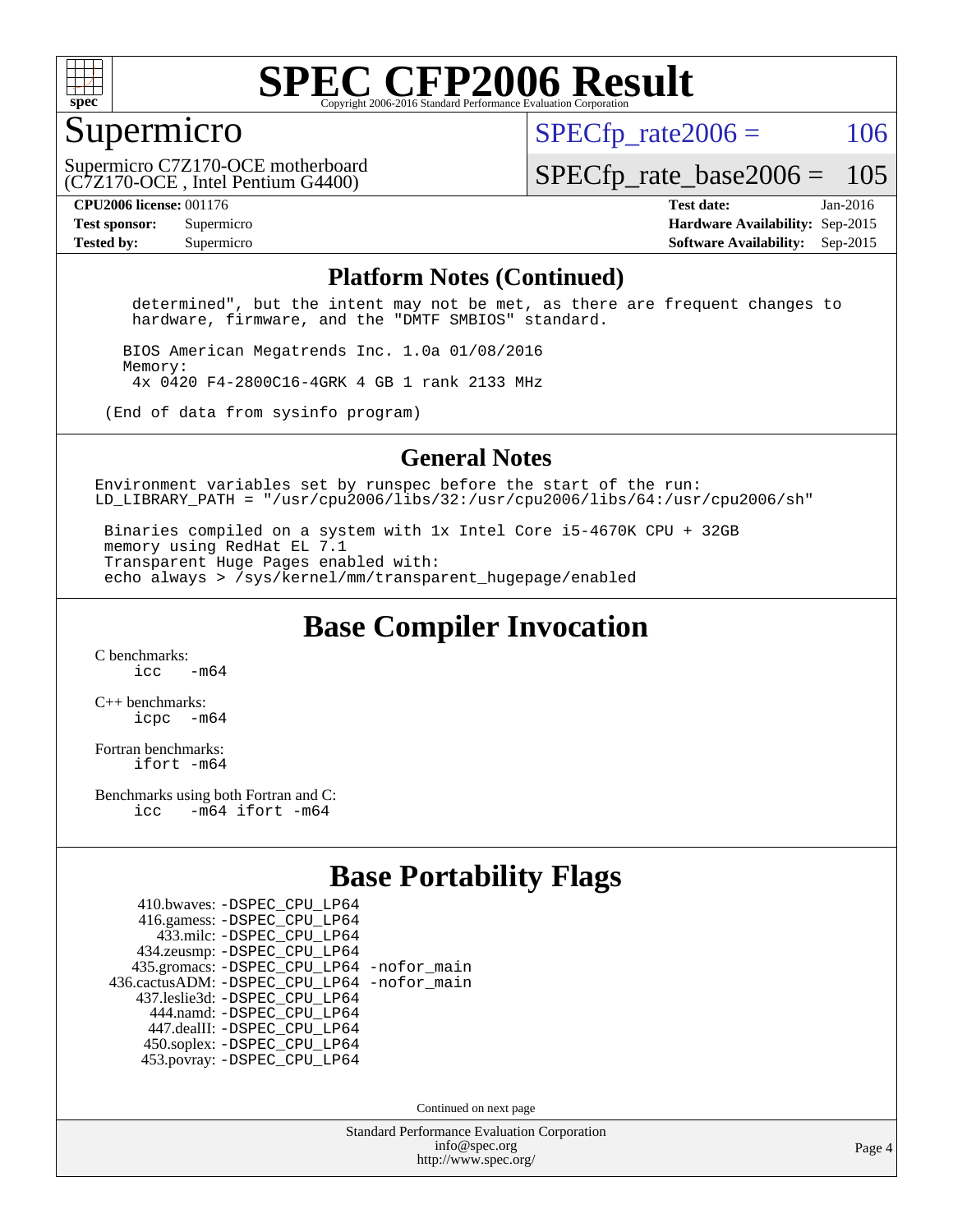

## Supermicro

 $SPECTp\_rate2006 = 106$ 

(C7Z170-OCE , Intel Pentium G4400) Supermicro C7Z170-OCE motherboard

[SPECfp\\_rate\\_base2006 =](http://www.spec.org/auto/cpu2006/Docs/result-fields.html#SPECfpratebase2006) 105

**[CPU2006 license:](http://www.spec.org/auto/cpu2006/Docs/result-fields.html#CPU2006license)** 001176 **[Test date:](http://www.spec.org/auto/cpu2006/Docs/result-fields.html#Testdate)** Jan-2016 **[Test sponsor:](http://www.spec.org/auto/cpu2006/Docs/result-fields.html#Testsponsor)** Supermicro **[Hardware Availability:](http://www.spec.org/auto/cpu2006/Docs/result-fields.html#HardwareAvailability)** Sep-2015 **[Tested by:](http://www.spec.org/auto/cpu2006/Docs/result-fields.html#Testedby)** Supermicro **Supermicro [Software Availability:](http://www.spec.org/auto/cpu2006/Docs/result-fields.html#SoftwareAvailability)** Sep-2015

## **[Base Portability Flags \(Continued\)](http://www.spec.org/auto/cpu2006/Docs/result-fields.html#BasePortabilityFlags)**

 454.calculix: [-DSPEC\\_CPU\\_LP64](http://www.spec.org/cpu2006/results/res2016q1/cpu2006-20160120-38712.flags.html#suite_basePORTABILITY454_calculix_DSPEC_CPU_LP64) [-nofor\\_main](http://www.spec.org/cpu2006/results/res2016q1/cpu2006-20160120-38712.flags.html#user_baseLDPORTABILITY454_calculix_f-nofor_main) 459.GemsFDTD: [-DSPEC\\_CPU\\_LP64](http://www.spec.org/cpu2006/results/res2016q1/cpu2006-20160120-38712.flags.html#suite_basePORTABILITY459_GemsFDTD_DSPEC_CPU_LP64) 465.tonto: [-DSPEC\\_CPU\\_LP64](http://www.spec.org/cpu2006/results/res2016q1/cpu2006-20160120-38712.flags.html#suite_basePORTABILITY465_tonto_DSPEC_CPU_LP64) 470.lbm: [-DSPEC\\_CPU\\_LP64](http://www.spec.org/cpu2006/results/res2016q1/cpu2006-20160120-38712.flags.html#suite_basePORTABILITY470_lbm_DSPEC_CPU_LP64) 481.wrf: [-DSPEC\\_CPU\\_LP64](http://www.spec.org/cpu2006/results/res2016q1/cpu2006-20160120-38712.flags.html#suite_basePORTABILITY481_wrf_DSPEC_CPU_LP64) [-DSPEC\\_CPU\\_CASE\\_FLAG](http://www.spec.org/cpu2006/results/res2016q1/cpu2006-20160120-38712.flags.html#b481.wrf_baseCPORTABILITY_DSPEC_CPU_CASE_FLAG) [-DSPEC\\_CPU\\_LINUX](http://www.spec.org/cpu2006/results/res2016q1/cpu2006-20160120-38712.flags.html#b481.wrf_baseCPORTABILITY_DSPEC_CPU_LINUX) 482.sphinx3: [-DSPEC\\_CPU\\_LP64](http://www.spec.org/cpu2006/results/res2016q1/cpu2006-20160120-38712.flags.html#suite_basePORTABILITY482_sphinx3_DSPEC_CPU_LP64)

## **[Base Optimization Flags](http://www.spec.org/auto/cpu2006/Docs/result-fields.html#BaseOptimizationFlags)**

[C benchmarks](http://www.spec.org/auto/cpu2006/Docs/result-fields.html#Cbenchmarks):

[-xSSE4.2](http://www.spec.org/cpu2006/results/res2016q1/cpu2006-20160120-38712.flags.html#user_CCbase_f-xSSE42_f91528193cf0b216347adb8b939d4107) [-ipo](http://www.spec.org/cpu2006/results/res2016q1/cpu2006-20160120-38712.flags.html#user_CCbase_f-ipo) [-O3](http://www.spec.org/cpu2006/results/res2016q1/cpu2006-20160120-38712.flags.html#user_CCbase_f-O3) [-no-prec-div](http://www.spec.org/cpu2006/results/res2016q1/cpu2006-20160120-38712.flags.html#user_CCbase_f-no-prec-div) [-opt-prefetch](http://www.spec.org/cpu2006/results/res2016q1/cpu2006-20160120-38712.flags.html#user_CCbase_f-opt-prefetch) [-auto-p32](http://www.spec.org/cpu2006/results/res2016q1/cpu2006-20160120-38712.flags.html#user_CCbase_f-auto-p32) [-ansi-alias](http://www.spec.org/cpu2006/results/res2016q1/cpu2006-20160120-38712.flags.html#user_CCbase_f-ansi-alias)

[C++ benchmarks:](http://www.spec.org/auto/cpu2006/Docs/result-fields.html#CXXbenchmarks)

[-xSSE4.2](http://www.spec.org/cpu2006/results/res2016q1/cpu2006-20160120-38712.flags.html#user_CXXbase_f-xSSE42_f91528193cf0b216347adb8b939d4107) [-ipo](http://www.spec.org/cpu2006/results/res2016q1/cpu2006-20160120-38712.flags.html#user_CXXbase_f-ipo) [-O3](http://www.spec.org/cpu2006/results/res2016q1/cpu2006-20160120-38712.flags.html#user_CXXbase_f-O3) [-no-prec-div](http://www.spec.org/cpu2006/results/res2016q1/cpu2006-20160120-38712.flags.html#user_CXXbase_f-no-prec-div) [-opt-prefetch](http://www.spec.org/cpu2006/results/res2016q1/cpu2006-20160120-38712.flags.html#user_CXXbase_f-opt-prefetch) [-auto-p32](http://www.spec.org/cpu2006/results/res2016q1/cpu2006-20160120-38712.flags.html#user_CXXbase_f-auto-p32) [-ansi-alias](http://www.spec.org/cpu2006/results/res2016q1/cpu2006-20160120-38712.flags.html#user_CXXbase_f-ansi-alias)

[Fortran benchmarks](http://www.spec.org/auto/cpu2006/Docs/result-fields.html#Fortranbenchmarks): [-xSSE4.2](http://www.spec.org/cpu2006/results/res2016q1/cpu2006-20160120-38712.flags.html#user_FCbase_f-xSSE42_f91528193cf0b216347adb8b939d4107) [-ipo](http://www.spec.org/cpu2006/results/res2016q1/cpu2006-20160120-38712.flags.html#user_FCbase_f-ipo) [-O3](http://www.spec.org/cpu2006/results/res2016q1/cpu2006-20160120-38712.flags.html#user_FCbase_f-O3) [-no-prec-div](http://www.spec.org/cpu2006/results/res2016q1/cpu2006-20160120-38712.flags.html#user_FCbase_f-no-prec-div) [-opt-prefetch](http://www.spec.org/cpu2006/results/res2016q1/cpu2006-20160120-38712.flags.html#user_FCbase_f-opt-prefetch)

[Benchmarks using both Fortran and C](http://www.spec.org/auto/cpu2006/Docs/result-fields.html#BenchmarksusingbothFortranandC): [-xSSE4.2](http://www.spec.org/cpu2006/results/res2016q1/cpu2006-20160120-38712.flags.html#user_CC_FCbase_f-xSSE42_f91528193cf0b216347adb8b939d4107) [-ipo](http://www.spec.org/cpu2006/results/res2016q1/cpu2006-20160120-38712.flags.html#user_CC_FCbase_f-ipo) [-O3](http://www.spec.org/cpu2006/results/res2016q1/cpu2006-20160120-38712.flags.html#user_CC_FCbase_f-O3) [-no-prec-div](http://www.spec.org/cpu2006/results/res2016q1/cpu2006-20160120-38712.flags.html#user_CC_FCbase_f-no-prec-div) [-opt-prefetch](http://www.spec.org/cpu2006/results/res2016q1/cpu2006-20160120-38712.flags.html#user_CC_FCbase_f-opt-prefetch) [-auto-p32](http://www.spec.org/cpu2006/results/res2016q1/cpu2006-20160120-38712.flags.html#user_CC_FCbase_f-auto-p32) [-ansi-alias](http://www.spec.org/cpu2006/results/res2016q1/cpu2006-20160120-38712.flags.html#user_CC_FCbase_f-ansi-alias)

## **[Peak Compiler Invocation](http://www.spec.org/auto/cpu2006/Docs/result-fields.html#PeakCompilerInvocation)**

[C benchmarks](http://www.spec.org/auto/cpu2006/Docs/result-fields.html#Cbenchmarks):  $\text{icc}$  -m64

[C++ benchmarks \(except as noted below\):](http://www.spec.org/auto/cpu2006/Docs/result-fields.html#CXXbenchmarksexceptasnotedbelow) [icpc -m64](http://www.spec.org/cpu2006/results/res2016q1/cpu2006-20160120-38712.flags.html#user_CXXpeak_intel_icpc_64bit_bedb90c1146cab66620883ef4f41a67e)

450.soplex: [icpc -m32 -L/opt/intel/compilers\\_and\\_libraries\\_2016/linux/compiler/lib/ia32\\_lin](http://www.spec.org/cpu2006/results/res2016q1/cpu2006-20160120-38712.flags.html#user_peakCXXLD450_soplex_intel_icpc_b4f50a394bdb4597aa5879c16bc3f5c5)

[Fortran benchmarks](http://www.spec.org/auto/cpu2006/Docs/result-fields.html#Fortranbenchmarks): [ifort -m64](http://www.spec.org/cpu2006/results/res2016q1/cpu2006-20160120-38712.flags.html#user_FCpeak_intel_ifort_64bit_ee9d0fb25645d0210d97eb0527dcc06e)

[Benchmarks using both Fortran and C](http://www.spec.org/auto/cpu2006/Docs/result-fields.html#BenchmarksusingbothFortranandC): [icc -m64](http://www.spec.org/cpu2006/results/res2016q1/cpu2006-20160120-38712.flags.html#user_CC_FCpeak_intel_icc_64bit_0b7121f5ab7cfabee23d88897260401c) [ifort -m64](http://www.spec.org/cpu2006/results/res2016q1/cpu2006-20160120-38712.flags.html#user_CC_FCpeak_intel_ifort_64bit_ee9d0fb25645d0210d97eb0527dcc06e)

## **[Peak Portability Flags](http://www.spec.org/auto/cpu2006/Docs/result-fields.html#PeakPortabilityFlags)**

 410.bwaves: [-DSPEC\\_CPU\\_LP64](http://www.spec.org/cpu2006/results/res2016q1/cpu2006-20160120-38712.flags.html#suite_peakPORTABILITY410_bwaves_DSPEC_CPU_LP64) 416.gamess: [-DSPEC\\_CPU\\_LP64](http://www.spec.org/cpu2006/results/res2016q1/cpu2006-20160120-38712.flags.html#suite_peakPORTABILITY416_gamess_DSPEC_CPU_LP64) 433.milc: [-DSPEC\\_CPU\\_LP64](http://www.spec.org/cpu2006/results/res2016q1/cpu2006-20160120-38712.flags.html#suite_peakPORTABILITY433_milc_DSPEC_CPU_LP64) 434.zeusmp: [-DSPEC\\_CPU\\_LP64](http://www.spec.org/cpu2006/results/res2016q1/cpu2006-20160120-38712.flags.html#suite_peakPORTABILITY434_zeusmp_DSPEC_CPU_LP64)

Continued on next page

Standard Performance Evaluation Corporation [info@spec.org](mailto:info@spec.org) <http://www.spec.org/>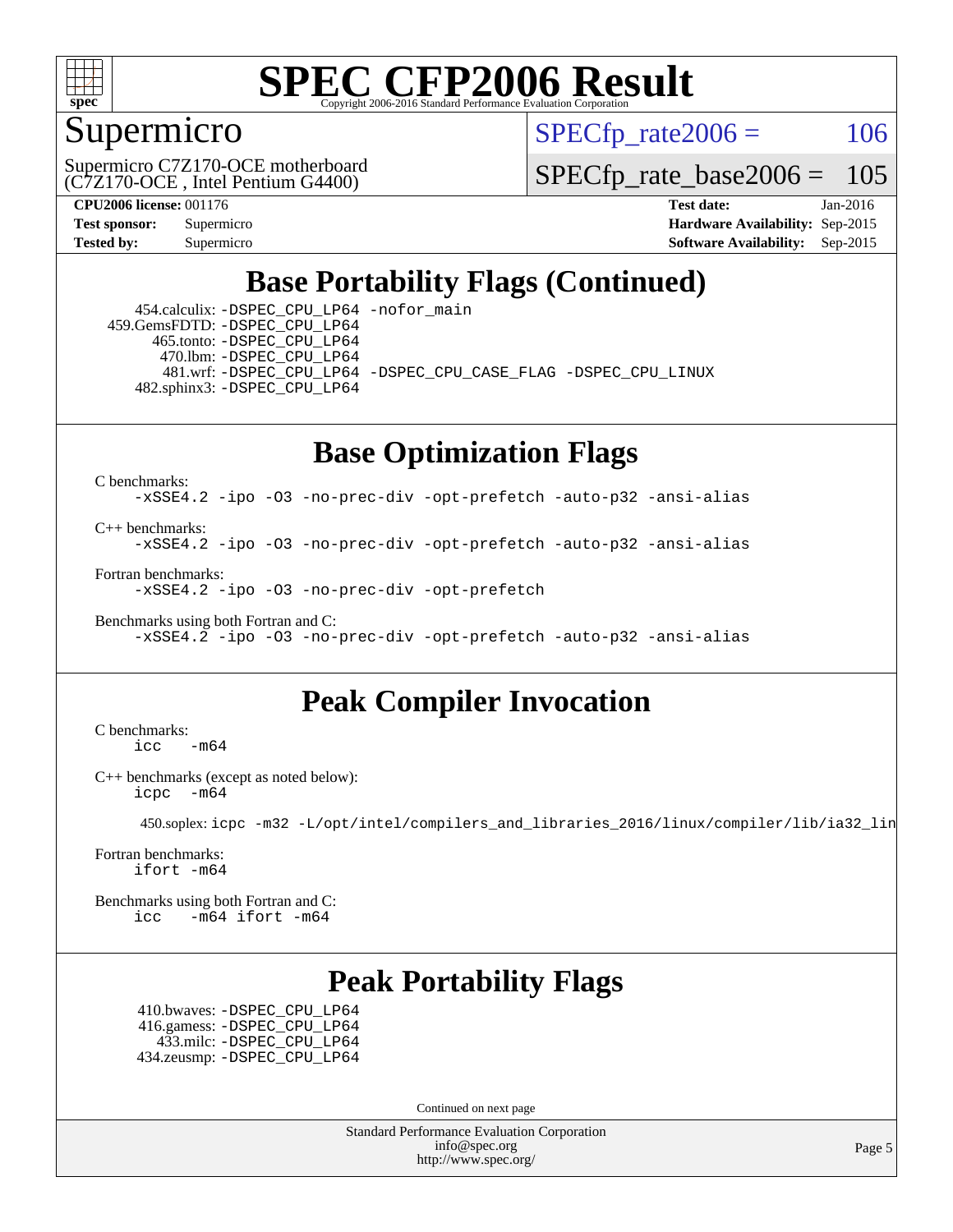

## Supermicro

 $SPECTp\_rate2006 = 106$ 

(C7Z170-OCE , Intel Pentium G4400) Supermicro C7Z170-OCE motherboard

[SPECfp\\_rate\\_base2006 =](http://www.spec.org/auto/cpu2006/Docs/result-fields.html#SPECfpratebase2006) 105

| <b>Test sponsor:</b> | Supermicro |
|----------------------|------------|
| <b>Tested by:</b>    | Supermicro |

**[CPU2006 license:](http://www.spec.org/auto/cpu2006/Docs/result-fields.html#CPU2006license)** 001176 **[Test date:](http://www.spec.org/auto/cpu2006/Docs/result-fields.html#Testdate)** Jan-2016 **[Hardware Availability:](http://www.spec.org/auto/cpu2006/Docs/result-fields.html#HardwareAvailability)** Sep-2015 **[Software Availability:](http://www.spec.org/auto/cpu2006/Docs/result-fields.html#SoftwareAvailability)** Sep-2015

## **[Peak Portability Flags \(Continued\)](http://www.spec.org/auto/cpu2006/Docs/result-fields.html#PeakPortabilityFlags)**

| 435.gromacs: -DSPEC_CPU_LP64 -nofor_main                       |
|----------------------------------------------------------------|
| 436.cactusADM: -DSPEC CPU LP64 -nofor main                     |
| 437.leslie3d: -DSPEC CPU LP64                                  |
| 444.namd: -DSPEC CPU LP64                                      |
| 447.dealII: -DSPEC CPU LP64                                    |
| 450.soplex: -D_FILE_OFFSET_BITS=64                             |
| 453.povray: -DSPEC_CPU_LP64                                    |
| 454.calculix: -DSPEC CPU LP64 -nofor main                      |
| 459.GemsFDTD: - DSPEC_CPU_LP64                                 |
| 465.tonto: -DSPEC CPU LP64                                     |
| 470.1bm: - DSPEC CPU LP64                                      |
| 481.wrf: -DSPEC CPU_LP64 -DSPEC_CPU_CASE_FLAG -DSPEC_CPU_LINUX |
| 482.sphinx3: -DSPEC CPU LP64                                   |

## **[Peak Optimization Flags](http://www.spec.org/auto/cpu2006/Docs/result-fields.html#PeakOptimizationFlags)**

[C benchmarks](http://www.spec.org/auto/cpu2006/Docs/result-fields.html#Cbenchmarks):

433.milc: basepeak = yes

 $470$ .lbm: basepeak = yes

 $482$ .sphinx3: basepeak = yes

[C++ benchmarks:](http://www.spec.org/auto/cpu2006/Docs/result-fields.html#CXXbenchmarks)

```
 444.namd: -xSSE4.2(pass 2) -prof-gen:threadsafe(pass 1) -ipo(pass 2)
-O3(pass 2) -no-prec-div(pass 2) -par-num-threads=1(pass 1)
-prof-use(pass 2) -fno-alias -auto-ilp32
```
 $447$ .dealII: basepeak = yes

 450.soplex: [-xSSE4.2](http://www.spec.org/cpu2006/results/res2016q1/cpu2006-20160120-38712.flags.html#user_peakPASS2_CXXFLAGSPASS2_LDFLAGS450_soplex_f-xSSE42_f91528193cf0b216347adb8b939d4107)(pass 2) [-prof-gen:threadsafe](http://www.spec.org/cpu2006/results/res2016q1/cpu2006-20160120-38712.flags.html#user_peakPASS1_CXXFLAGSPASS1_LDFLAGS450_soplex_prof_gen_21a26eb79f378b550acd7bec9fe4467a)(pass 1) [-ipo](http://www.spec.org/cpu2006/results/res2016q1/cpu2006-20160120-38712.flags.html#user_peakPASS2_CXXFLAGSPASS2_LDFLAGS450_soplex_f-ipo)(pass 2) [-O3](http://www.spec.org/cpu2006/results/res2016q1/cpu2006-20160120-38712.flags.html#user_peakPASS2_CXXFLAGSPASS2_LDFLAGS450_soplex_f-O3)(pass 2) [-no-prec-div](http://www.spec.org/cpu2006/results/res2016q1/cpu2006-20160120-38712.flags.html#user_peakPASS2_CXXFLAGSPASS2_LDFLAGS450_soplex_f-no-prec-div)(pass 2) [-par-num-threads=1](http://www.spec.org/cpu2006/results/res2016q1/cpu2006-20160120-38712.flags.html#user_peakPASS1_CXXFLAGSPASS1_LDFLAGS450_soplex_par_num_threads_786a6ff141b4e9e90432e998842df6c2)(pass 1) [-prof-use](http://www.spec.org/cpu2006/results/res2016q1/cpu2006-20160120-38712.flags.html#user_peakPASS2_CXXFLAGSPASS2_LDFLAGS450_soplex_prof_use_bccf7792157ff70d64e32fe3e1250b55)(pass 2) [-opt-malloc-options=3](http://www.spec.org/cpu2006/results/res2016q1/cpu2006-20160120-38712.flags.html#user_peakOPTIMIZE450_soplex_f-opt-malloc-options_13ab9b803cf986b4ee62f0a5998c2238)

```
 453.povray: -xSSE4.2(pass 2) -prof-gen:threadsafe(pass 1) -ipo(pass 2)
-03(pass 2) --par-num-threads=1(pass 1)
-prof-use(pass 2) -unroll4 -ansi-alias
```
[Fortran benchmarks](http://www.spec.org/auto/cpu2006/Docs/result-fields.html#Fortranbenchmarks):

```
410.bwaves: basepeak = yes 416.gamess: -xSSE4.2(pass 2) -prof-gen:threadsafe(pass 1) -ipo(pass 2)
  -O3(pass 2) -no-prec-div(pass 2) -par-num-threads=1(pass 1)
  -prof-use(pass 2) -unroll2 -inline-level=0 -scalar-rep-
```
Continued on next page

```
Standard Performance Evaluation Corporation
     info@spec.org
   http://www.spec.org/
```